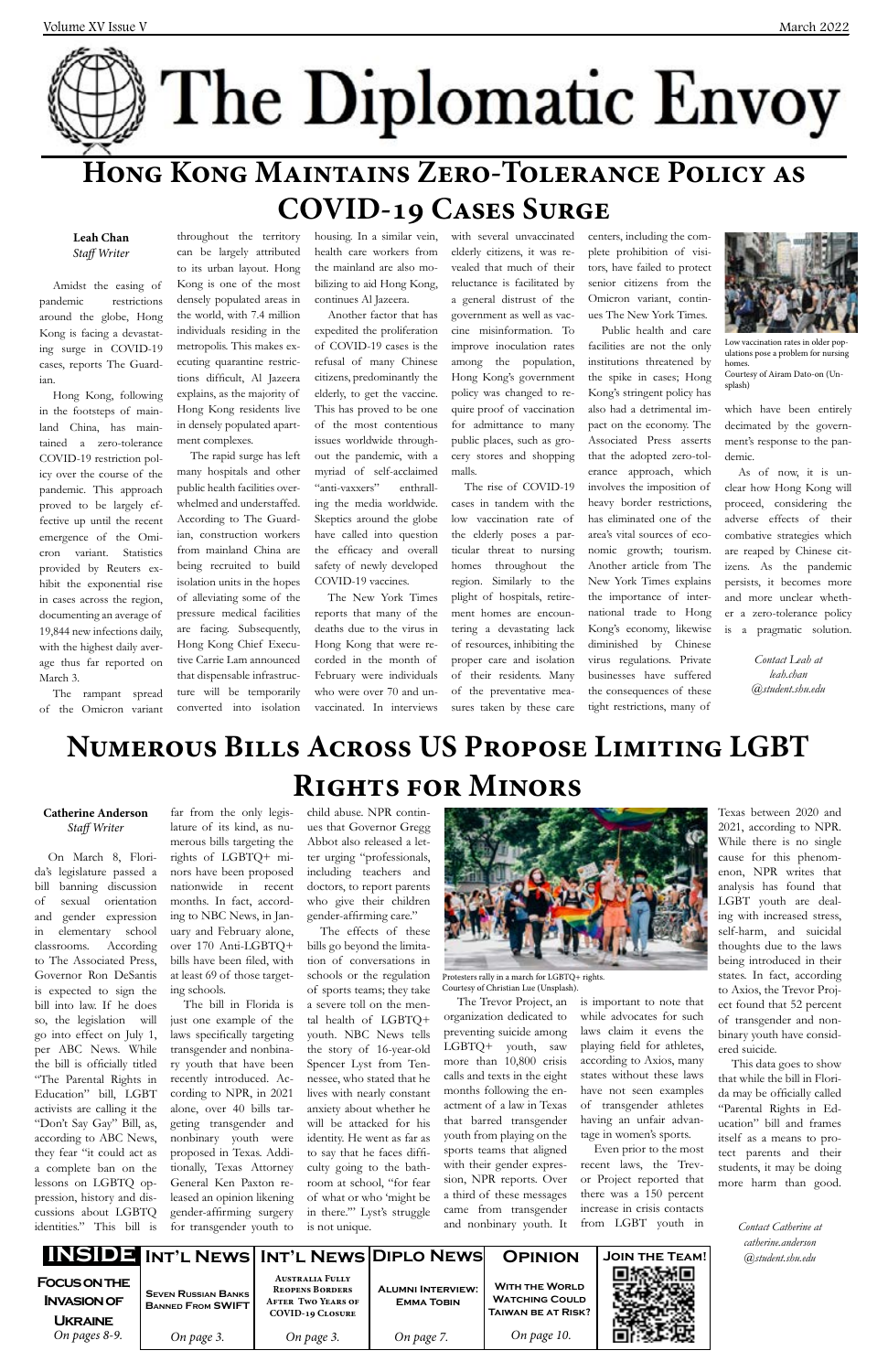## **Australia Fully Reopens Borders after Two Years of COVID-19 Closure**

### **Andrea Hebel**  *International News Editor*

## an influx of flights into over 16 limited the effect 2021 as the state started allowing the entrance of foreign students, family members of citizens, and some international workers. Despite surging cases due to the Omicron variant in early January, The New York Times reports that a 94 percent vaccination rate amongst citizens of the variant and allowed the country to transition caution, many Australians restrictions and self-isola- after states such as Victo-

Australia has officially reopened its borders to all travelers for the first time since the start of the COVID-19 pandemic in March 2020. Much of the country lifted restrictions on February 21, sparking the country as individuals reunited and tourism resumed, Reuters reports. to a "living with the vi- are optimistic about what tion requirements, reports ria and New South Wales, CNN adds that the last rus" mindset. state to reopen, Western Australia, accepted its first flights on March 3, dustry has been highly fully reopening the country's borders and ending quarantine requirements for vaccinated individuals.

quirements in the world,

Australia, which be-would be slow to return came known over the following the reopening course of the pandemic due to international caufor having some of the tion and persisting testing most restrictive entry re-requirements, The New spent the first 18 months flight bookings to Aus-Australia's tourism inanticipated. Tourism is one of Australia's largest industries, worth nearly \$43 billion, Reuters adds. Despite fears that tourism York Times reports that

The reopening of country. "It's about comreopening means for the ABC News. ing back so the virus is under our control, where- internal as we felt that the virus was controlling us," Cathversity in Melbourne, told turning point in pandemic reports that many Aus-We're ready for this."

ter Scott Morrison told reporters that nearly 1.2 that Australia joins sev- state experienced almost visitors. Australia's mesmillion people around the world have obtained Australian visas, The Washington Post adds. Tourism levels in 2022 are not ex-New Zealand, the Philpected to reach their previous peak seen in 2019, er countries, such as the al isolation. Despite its but Australian industries UK, are loosening their are welcoming incoming tourists with open arms.

of the pandemic almost tralia were up 200 percent represents changing inter-those in Western Austracompletely locked down, within a week of the an- national attitudes towards lia, which required a two- Minister Dan Tehan pererine Bennett, an epide-tralia." Though some represents a new chapter miologist at Deakin Uni-experts agree that the re-in Australia's response to The New York Times, in limiting case spread emphasizing that the re-throughout the state, opening represented a The Washington Post attitudes. "This is saying: tralians viewed domestic Australia's reopening as excessive, particularly demic, Australia's strict restrictions earned the country the nickname "Fortress Ausstrictions were successful movement restrictions

reports. Restrictions start-nounced reopening, and COVID-19 restrictions, week quarantine upon sonally handed out small To many Australians, the border reopening the COVID-19 pandemic, with hopes rising that the worst is over. In Sydney, travelers were greeted with large sign reading "Welcome Back World!" placed near runways at the state's airport, and Reuters reports that Tourism

ed easing in November Australian Prime Minis-both domestic and inter-return for anyone who jars of Vegemite and national. CNBC reports left the state. Though the stuffed koalas to airport no cases over the course sage to international trav-

eral other countries that stricted travel in reopening this month, including ippines, and Bali. Othinternal restrictions, with

Despite international all government-mandated until nearly two months had previously heavily re-of the lockdowns, many elers is clear – come back. Britain officially ending ern Australia did not ease Throughout the pan-cination rate and just ten Australians felt that the benefits did not outweigh the pain of separation from family and regionnear-zero case rate, border restrictions in Westdespite a 90 percent vacdeaths recorded over the course of the pandemic.

people, in a capacity not ies, with citizens taking to perhero movie, The Bat- White House Statement sia's actions barbaric and Similarly, CNN details that EU President Ursula strategic sanctions against Russia to EU member states, designed to take a heavy toll on Russian interests and their ability to finance war. In a similar sentiment, the Secretary-General of the United Nations, Antonio Guterres, implored Putin

*Contact Andrea at andrea.hebel@student.shu. edu*

## **Somalia Elections Delayed Again, Drawing Western Warnings**

### **Austin Delsontro** *Staff Writer*

seen since the days of the the streets despite mass man, to theaters in Russia in response to the Russian has proposed massive and have devastating repercus-For now, the entire world will continue to watch with bated breath as the largest state-onstate war in Europe since World War II unfolds, where any decisive or conclusive result will surely sions for years to come.

Across the globe, the troops began to close in on the Ukrainian capital, more Russian citizens be-

stand with Ukraine.

gan spoking out against the invasion, even as their own government's statements grew increasingly harsher. Protests cow and St. Petersburg, sia in recent years.

The Associated Press of Russian state-funded reports that as Russian media to accumulate revalso be pausing the ability enue through YouTube and Google's ad services will face the Russian club as well.

ed online petitions in Rus-Pictures Entertainment Russia accountable." Spe-In response to the both announced they denounced President Pupanies have also halted business dealings in Russia in response to the Russian invasion of Ukraine, on Thursday, March 24. NPR adds. Warner Broth-

world is shunning Russia in a multitude of ways to protest President Vladimir Putin's invasion of Ukraine. As The New York Times examines from culture to commerce and sports to trav-have taken place in Mosel, many doors have been closed on Russia and its among other Russian cit-release their newest su-swift and severe. In a von der Leyen called Rus-Cold War. Such a worldwide rejection of Russia has been intended to launched shortly after it they would be pausing the Russia for an "unproshow solidarity with the started, garnered over release of any new films voked and unjustified atbeleaguered Ukrainians, while also attempting to than five days, making it humanitarian crisis in promising that his counforce President Putin to one of the most support- Ukraine. Similarly, Sony try and its allies "will hold pull back Russian forces. Boycotts, protests, and sanctions of Russia have multiplied across the Unit-crisis in Ukraine, Face-would be delaying their tin for beginning a war to give peace a chance. ed States, Europe, and book and YouTube have newest film releases in that will bring human sufother powers following blocked Russian state-me-Russia. The Walt Disney fering and a catastrophic the start of the invasion. dia from running ads on Company, in addition to loss of life, alleging Russia The Washington Post re- their platforms, while no longer releasing their alone to be responsible. ports that thousands of Twitter has suspended all newest films in Russian people from around the advertising from Russia, theaters, is also working from the Group of Sevworld, from London to as pressure mounts for to provide humanitarian en (G7), an intergovern-

detentions. A Russian pe-on March 3, but Warner invasion, U.S. President tition to stop the invasion, Media announced that Joe Biden condemned 780,000 signatures in less in Russia considering the tack" on Ukraine while ers had been scheduled to world's leaders has been and Paramount Pictures cifically, President Biden Response from the

Multiple media com-Cup qualification playinvasion. The Polish and Swedish national teams announced that neither in crucial 2022 World off matches in March in protest. Poland had been scheduled to face Russia

Paris to even Moscow, tech platforms to respond aid to Ukrainian refugees. mental assembly of major tries which have backed took to the streets to de-to the crisis, NPR reports. Along with media world powers, western Moscow over its actions, liver a clear message to Additionally, Google an-protests, CNN examines leaders have strongly reports The Independent. the Russian president: We nounced that they would how the sports world is condemned the invasion, Several Russian allies, in-While Russia's invasion of Ukraine attracted sweeping condemnation from the US, the UK, European powers, and other western countries, there have been several coun-

coming to grips with the as Al Jazeera discusses. collective leaders have promised to bring forward severe and coordinated economic and financial sanctions against Russia, believing the crisis to be a threat to international order, with potential ramifications well beyond Europe.

In a joint statement

**The World Reacts to Russia's Invasion of Ukraine**

cluding Belarus, China, North Korea, Syria, and Venezuela, have directly or indirectly pledged their support towards Russia and its invasion of

Ukraine.

*Contact Austin at austin.delsontro @student.shu.edu*

**Jarrett Dang** *Editor-in-Chief*

liamentary elections have baland, Hirshabelle, and been postponed with no planned makeup date, drawing the ire of Western backers that have condemned the delay.

March 15 was the deadline for each of Somalia's five states to separately hold elections for the country's lower house of parliament. By the end of the day, however, the central government failed to announce the completion of the vote nation-

Somalia's federal par-mudug, the states of Jucompleted in the states of South West and Gal-Puntland cumulatively still had 40 vacant seats to fill as of the date of the deadline, according to Africanews.

> The election has been repeatedly pushed back since an initial date that reaches back to late 2021. The passing of the previous deadline, set for February 25, sparked international condemnation, including by the United States, a key security part-

Department imposed limited visa restriction sanctions against some Somali officials and individuals, says Al Jazeera.

"The delay in the conclusion of Somalia's elections is driving political instability, threatening security gains, and undermining economic development," U.S. Secretary of State Antony Blinken said in a statement, continues Al Jazeera The International

Monetary Fund, a global lender operating in the

 $\mathbf{r}$ 

wide. While voting was ner and aid guarantor for country, warned in Febru-ing to the UN. Disputes 2022. Somali President Somalia. The U.S. State ary of the potential eco- between the central govprimary reason behind the election delays, which also stem from a complex election system involving regional clan delegates instead of universal voting.

nomic repercussions of further delaying elections. According to an additional Al Jazeera report, the body warned that a delay past May could put the country on track to have its IMF reform program terminated if there is no government to endorse its continuation. The program, which started in 2018, includes a plan to reduce Somalia's international debt from \$5.2 billion to \$557 million. The country, one of the lowest income states in the world, could face sea result of the program's cancellation.

The federal government's failure also deepens the political crisis felt across the Horn of Africa nation, which has struggled in recent years with worsening drought, political instability, and terrorist attacks by the al-Shabaab Islamic militant group that aligns itself with al-Qaeda, accordernment and regional office since 2017 and was authorities have been a scheduled to leave office "Farmajo" has been in by February 2021, however disagreements with local leaders meant a presidential vote could not be held until after the parliamentary elections.

vere economic fallout as has been helping Somalia The presence of al-Shabaab has also complicated the situation in the country. The government has been fighting a the group, and attacks have continued throughout the election cycle, according to Africanews. The U.S. military, which fight against the insurgency, requested that President Biden authorize the deployment of hundreds of special forces soldiers back to Somalia after they were ordered out by former President Donald Trump, reports the Wall *jarrett.dang@student.shu.edu*

> Street Journal. The delays raise questions about the efficacy of upcoming presidential elections planned for

15-year-long war against ports that in April 2021, Farmajo's continued failure to leave office could set off further instability in the country. Voice of America rethe president sought to extend his term by two years but quickly faced an armed standoff in the capital from opposition members. Farmajo backed down and embarked on the current course of holding indirect elections, but further delays could jeopardize the fragile political balance in Somalia.

*Contact Jarrett at* 

## **Seven Russian Banks Banned from SWIFT**

**Christopher Foran** *Staff Writer* The crisis in Ukraine has led to multiple European and U.S.-led economic sanctions against the Rus-

sian Federation, resulting in profound damage to the Russian economy, reports Al Jazeera. According to ABC News, Russia is facing the sharp devaluation of the ruble, increasing inflation, heightened interest rates, and a frozen stock market. To further disrupt the Russian economy, The Wall Street Journal reports that Western countries have removed several Russian banking entities from the Society for Worldwide Interbank Financial Telecommunication, or SWIFT. SWIFT is a Belgian financial cooperative that plays a vital role in the secure communications required for international financial transactions. The consequences of this action may be far-reaching and drastically impair Russia's ability to conduct

complicating its economic percent of its gas imports future.

Al Jazeera describes SWIFT as "a network used by banks to send secure messages about transfers of money and other transactions" and further labels SWIFT as the "backbone of the international financial transfer system." It is used by over 11,000 financial institutions worldwide to ensure that communications involving attempted transfers of money between banks are completed in a safe, efficient, and reliable fashion. Alan Rappeport of The New York Times reports that "blocking Russia from SWIFT would curb its ability to conduct international financial transactions by forcing importers, exporters, and banks to find new ways to transmit payment

international trade, further many, which purchases 55 lation of the Russian econinstructions." tions, including Germany, Austria, and Italy, initially voiced opposition to the removal of Russia from SWIFT. In the case of Ger-

from Russia, Politico reports that government officials had previously raised concerns that SWIFT sanctions would impair Germany's ability to pay for crucial energy deliveries from Russia. The states in early opposition appear to have relented to an initial round

of SWIFT bans. However, the reported bans are not a comprehensive quarantine of the Russian financial institutions from SWIFT.

Some European na-energy-related payments. On March 3, Reuters published the list of the 7 banks that will be removed from SWIFT participation. These seven banks are drawn from a pool of an estimated 300 financial entities in Russia currently using SWIFT. Absent from current SWIFT sanctions is Russia's largest bank, Sberbank, and Gazprombank, a significant channel for These prominent omissions maintain an avenue for EU nations to continue buying Russian oil and gas and preclude complete iso-

the time being.

SWIFT is not novel. Russuch an action by the EU posed SWIFT-based sanctions in 2014 following the annexation of Crimea. The proposed SWIFT expulsion did not proceed at that time, as BBC News reports that Russian officials declared that such a measure could be taken as a declaration of war.

omy from global trade for works. Established in 2014 gan Chase voiced concerns The concept of expel- the system only accounted ling Russian banks from for 24 percent of domestic SWIFT could have "uninsia has been preparing for Additionally, the National since the UK first pro- accepted by few countries notes that sanctioned Rusin response to sanctions, to Bloomberg that expelinternationally, making the system ineffective for most international transactions.

the Carnegie Moscow Cen-for only 20 percent of fiter explains that the steps Russia has taken to mitigate SWIFT access would have on its economy. For domestic transactions, Russia could employ the National Payment Card System, operated by Russia's central bank, in place of the Visa and MasterCard payment systems, both of which CNBC reports recently blocked Russian financial

An analysis published SWIFT. However, as of the effects that the loss of by 2023. Shagina further Shagina goes on to describe the System for Transfer of Financial Messages (SPFS), which is also run by Russia's central bank and was created to serve as an alternative to nancial transfer messaging, with a goal of 30 percent details internal issues with SPFS, including limited working hours compared to SWIFT, limited message size, and difficulties persuading foreign banking entities to join SPFS.

institutions from their net-Jamie Dimon of JPMor-There are doubts with-*ed States Government entity.* in US financial institutions about the true efficacy of SWIFT-based sanctions.

by Dr. Maria Shagina of 2020, the system accounted fects of the SWIFT ban While the lasting efon Russia and the global economy will take time to fully manifest, these measures signal an escalation in sanctions against Russia.

card transactions in 2021. tended consequences" that Payment Card System is omy. Dimon additionally ling Russian banks from could hurt the global econsian banks may easily find "workarounds" to continue to carry out business internationally. According to Bloomberg, JPMorgan was among multiple U.S. financial firms which advised the U.S. Government against suspending SWIFT access to Russian banks.

> *The statements expressed in this commentary are solely those of the author in his private capacity and do not in any way represent the views of the United States Navy or any other Unit-*

> > *Contact Christopher at christopher.foran @student.shu.edu*

Somali election delays pose a threat to political stability. Courtesy of Nnaemeka Ugochukwu (Unsplash).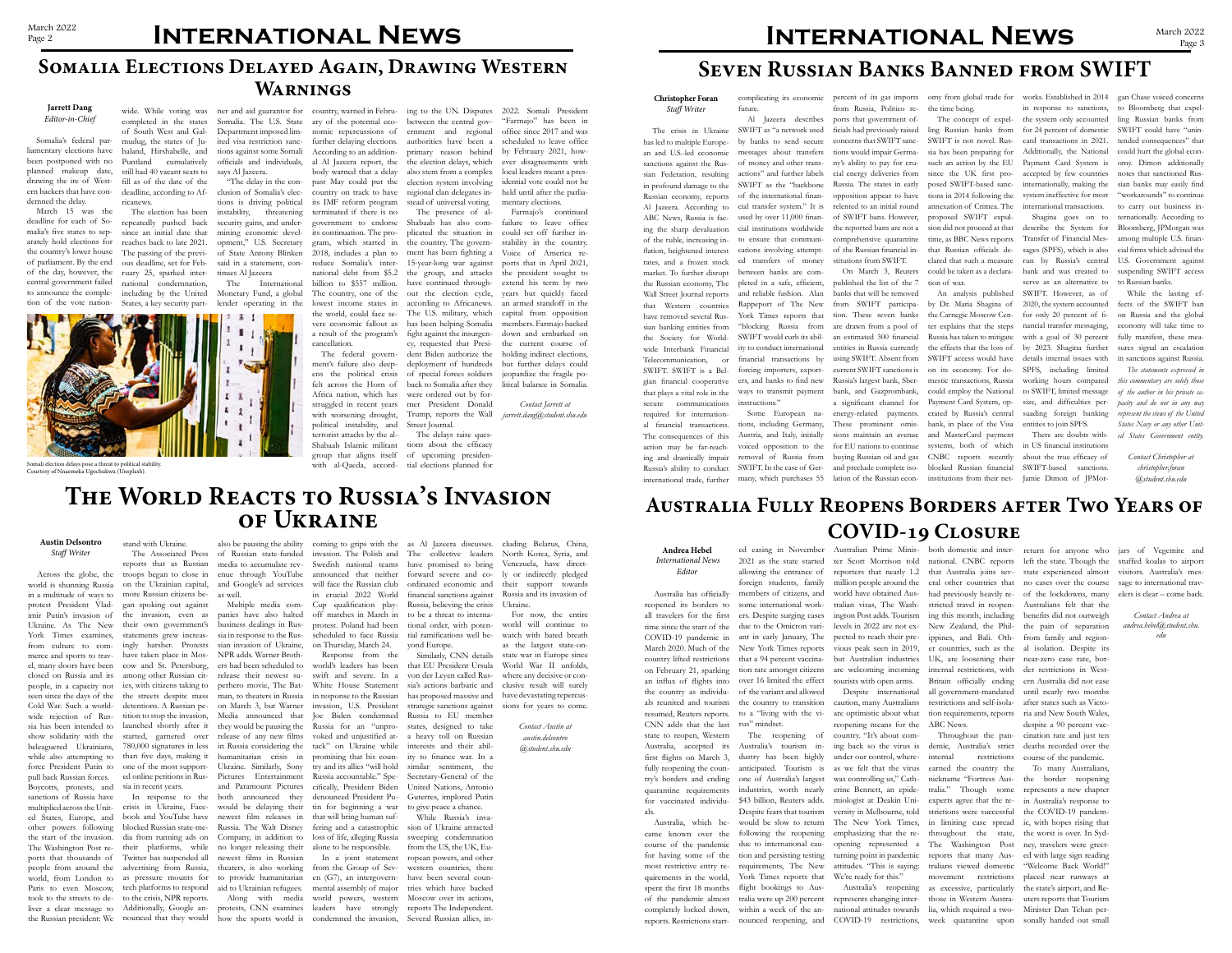# March 2022 **INTERNATIONAL NEWS**

## **Hearings on Rohingya Genocide Resume in HIGHEST UN COURTS**

## **Waina Ali** *Staff Writer*

tality against Rohingya Myanmar military person-of Gambia's case is that Muslims, should not be nel initiated a "clearance the Myanmar governrepresenting the coun-campaign" in the Rakhine ment breached the 1948 try at the ICJ. "This is a state. Backed by UN find-Genocide Convention by especially with civilian shameful double wham-ings, Reuters reports that inciting genocide against offenders. However, a my," said Chris Gunness, the campaign resulted a specific group. They ar-month afterward, the ICJ Director of the Myanmar in acts of genocide such gued this in court via sat- demanded that Myanmar Accountability Project. as gang rapes, large-scale ellite images, maps, and needed to protect the Ro- Guardian, the military

February 21 marked the beginning of preliminary arguments at law." the International Court of Justice regarding the genocide of Rohingya the National Unity Gov-gency. Muslims in the Rakhine ernment (NUG) should state of Myanmar, ac-be Myanmar's represen-officially brought to the cording to The Associat-tatives. This government attention of the ICJ by ed Press. Myanmar is cur-in exile consists of peo-The Gambia, an Afrirently being represented by military leaders, most former government and Al Jazeera, the nation is of whom came into pow-other adversaries to the partnered with the Orer after overthrowing the current military regime. country's previous leader, The NUG, however, has Cooperation, an interna-Aung San Suu Kyi.

zeera, many believe the representation and is fo-ty countries whose stated military leaders of Myan-cused on allowing the purpose is to advocate mar, who are responsible case to proceed. for much of the bru-

According to Al Ja-regarding Myanmar's ICJ ple who worked in the can nation. According to rescinded its objections

sented at the ICJ by peo-than 700,000 Rohingya

"Myanmar is being repre-murder, and arson. More other aids.

In August of 2017, al scale. The foundation ganization for Islamic tional organization consisting of Muslim-majorifor Muslims on a glob-

ple sanctioned for gross Muslims evacuated from Aung San Suu Kyi de-Kyi was overthrown by human rights abuses and the Rakhine state to Ban-fended the military's ac-the military, whom she violating the rule of the gladesh. The Myanmar tions to the ICJ. She said defended two years prior. Instead, there is a motive was a responce to were "complex" and that of charges within Myanwidespread belief that a hostile Rohingya insur-they were a response to mar. The junta is demandmilitary claims that their that the circumstances She now faces a multitude In 2019, the case was insurgency. She also tes-ICJ be overturned, on the a "militant" Rohingya ing that the case in the In February 2021, Suu

As Al Jazeera notes,

tified that the state thor-grounds that The Gambia oughly investigated any is acting as a proxy for the signs of wrongdoing,

### hingya Muslims.

OIC and the ICJ's jurisdiction is only between states, making it an inad-

missible case.

# **INTERNATIONAL NEWS** March 2022

According to The

coup was violent and incited unrest within the

country. In the year since the junta's rise to power, there have been many instances of massacres and airstrikes across the country in an attempt to squash any resistance. Leading officials have also noted that the situation for Rohingya Muslims has deteriorated since 2017. Daily acts of intimidation and harsh restrictions on basic needs are commonplace for the remaining community. Specifically, the lack of access to food has left a majority of Rohingyan Muslims close to starvation. Since the coup, public attitudes toward the Rohingya have slowly been shifting as the brutality of the military becomes more wide-

spread, says The Guardian.

*Contact Waina at waina.ali@ student.shu.edu*

## **Colombia Decriminalizes Abortion, Highlighting a Departure from Stigma**

## **Andrea Gonzalez** *Staff Writer*

partially allowed abortions says Dr. Mariana Ardila, a previous ruling that wom- to be interrupted up to nomic and social inequal-"Catholic and Christian future pregnancies and lombia, arguing that "five ization of healthcare for Causa Justa further argued that the decentralwomen and young girls throughout Colombia would eliminate the eco-

On February 21, 2022, Colombia's Constitutional Court ruled 5-4 to decriminalize abortions, making the procedure legal up to 24 weeks of gestation, reports The Guardian. The historic ruling will change the lives of women and young girls who often ized under the healthcare system, says Al Jazeera. end the risk of criminal Many pro-choice individuals and feminists in onment in Colombia." In who oppose expanding Colombia welcomed the addition, the lawsuit calls abortion rights see the decision as a reaffirmation of women's bodily autonomy, hoping the ruling will inspire other countries to and freedom of women Al Jazeera that the decipush for legislation protecting women's rights.

In September of 2020, more than 90 groups, led by Causa Justa for Abortion, filed a lawsuit calling system. for the decriminalization of abortion in Colombia, says the Washington Post. Since 2006, Colombia has

the pregnant woman's abortions are a primary for the previously allowed court. life, according to . How-form of healthcare, reever, much of the highly conservative and Catho-to avoid pregnant women also agree with the 2006 lic country remained op-turning to harmful means. posed to abortion, with Furthermore, Catalina stigma preventing thou-Martinez Coral, a Colom-call for "both civil society sands of young girls and bian lawyer and member and the legal system to tives, increasing abortion women from accessing of Causa Justa, told The provide for her [women] safe procedures.

The Center for Repro-Rights that the ruling "is reports the Catholic News ductive Rights adds that a necessary advancement Agency. Nonetheless, the quiring a safe environment conditions through out Colombia."

from the penal code and prosecution and imprison the state to "provide ruling as problematic. abortion care nationwide Dr. Natalia Bernal Cano, to respect the autonomy an opposing lawyer, told

in cases of rape, fatal fetal lawyer and leader of Cau-en should not be impris-six months of gestation," ity responsible for the over the decisions that sion "authorizes proce-Duque disagreed with the impact their bodies." The dures that may hinder the ruling, telling Al Jazeera, front declared the ruling lives of children." Bernal "I'm pro-life. I believe a victory over stigma and called abortion an "inhu-life starts at conception." neglect in the healthcare mane practice that may He emphasized that the women and doctors be-cause disabilities in future people cannot propose lieve that humanity should children." However, she something as atrocious to come before dogmas," agrees with Colombia's a nation as allowing life Nevertheless, those have long term effects in ruling concerns all of Co-

resorted to clandestine say the case aimed to elim-essential step toward the a right "ceases to be legiti-make abortions safer for abortions and were penal-inate "abortion as a crime provision of abortion in mate if it involves denying women who choose to rights activists and lawyers for women's rights and an church claims abortion as increase abortion rates but Center for Reproductive defense and protection," Justa and other healthcare A significant argument against the ruling, argued by both, Catholic Church and the president, is the belief that people will use abortions as contraceprates. However, Causa providers presented evidence that the law will not pursue them. Additionally, Causa Justa argued that increasing sex education and access to contraceptives across Colombia, which are especially scarce in rural and underserved urban communities where women and young girls are often victims of abuse and poor economic circumstances, would decrease abortion rates.

conditions.

Colombia's bishops ruling. Explaining that difficult circumstances would or trampling on the rights of others."

Following the ruling, significant public backlash came against hundreds of women celebrating outside Colombia's Constitutional Court. Colombia's President Ivan

deformities, and to save sa Justa. She argued that oned for having abortions in reference to the split stigma that keeps women

from accessing abortions, even in the circumstances protected by the 2006 ruling. They expressed hope that the 2022 decision will refute misleading claims that abortions are complicated and unusual and remain controlled by specialists and doctors.

years, England has lifted dropped, in addition to cause this virus is not go- felt that this was the right test will no longer be re- risk groups, but a complan. According to ABC in most spaces. One of back towards normalcy, policies, however. Ac- itations over the past two the virus and move on. longer require mask wear- mains the same in the malcy may have changed experts are confused as ist destinations are now ing, mandatory isolation UK's COVID-19 plan is in the past two years. As to why England is ending making plans to reopen for those who test pos- an increased emphasis on COVID-19 continues to its self-isolation require- their doors, though this itive for COVID-19, or the importance of people mutate, English officials ments. Dr. David Na-has been met with some financial aid for people continuing to get vacci- felt that it was time to ac- barro, the World Health concern from those who testing. Requirements for ference that "today is not has peaked and continues ports NPR. For fully vac-be treated more like a people who test posi-the day we can declare to decline, one of the rea-cinated travelers, proof common cold, which is mended, but not required at helping people navigate experts agree with the the brunt of travel lim-a newer, weaker strain of nated and boosted against knowledge the new reality Organization's special believe that the reopening Reuters reports that a life in which COVID-19 said that while the world lead to another massive lifting restrictions is aimed medical and scientific this move after feeling improve if they could get the world faces— that of envoy on COVID-19, is much too fast and could Not all of England's Many airlines are praising lieve that their lives will quired to visit England. outbreak.

While Colombia was inspired by Argentina's legalization of abortion up to 14 weeks and Mexico's ruling that penalizing abortion is unconstitutional, Colombia's advocates hope to inspire other states, such as the U.S., The Dominican Republic, El Salvador, and Honduras, to make abortion rights part of their agenda. "We are going to inspire people in the United States to defend the rights set out in Roe v. Wade," Martinez Coral

told The New York Times.

*Contact Andrea at andrea. gonzalez@student.shu.edu*



Courtesy of Julie Ricard (Unsplash).

# **Killer of Noor Muqaddam Sentenced**

#### **Brianna Millican**  *Staff Writer*

# **in Pakistan**

hir Jaffer was sentenced to death by hanging for the 2021 high-profile rape and murder of Noor Muqaddam in Pakistan, reports The Guardian. The killing of Muqaddam has been front page news in Pakistan since its occurrence, due to the upper-class status of both individuals. Muqaddam, the daughter of former Pakistan diplomat Shakaut Ali Muqaddam, and Jaffer, the son of one of the wealthiest industrial families in Pakistan, had known each other for most of their lives, as they had grown up in high society with the same circle of friends, reports BBC News.

On February 24, Zary him, continues BBC.

Muqaddam

On July 20, 2021, Jaffer held Muqaddam hostage for two days at his family home, BBC News adds. CCTV footage obtained by Pakistani police shows Muqaddam attempting to escape multiple times. One

Along with Jaffer, , two of his employees were sentenced to 10

ting in Muqaddam's mur-

Jaffer family home, where Jaffer eventually tortured, raped, and beheaded her. Jaffer did not deny murdering Muqaddam, saying he killed her because she had refused to marthe verdict saying, "justice has been served and today's Pakistani women will be empowered."

of those attempted escapes a relief to Muqaddam's rate in Pakistan for cases speaking out about the en who are vulnerable to years in prison for abet-cases involving violence der, reports NBC News. the perpetrator being Pakistani women have The sentencings were punished. The conviction been protesting and According to NBC News, the death sentence of Zahir Jeffer is a milestone for Pakistani women, as only a fraction of against women result in death was made public,

and subsequently being Ali Muqaddam, called Thousands of cases of dragged back into the the verdict "a victory for violence against women, justice." Mr. Muqaddam's including rape, murder, lawyer commented on domestic violence, acid attacks and forced marriages, go unreported each year. Women and young girls are left vulnerable to attacks and assault due to Pakistan's lack of laws criminalizing domestic abuse and violence, adds CNN. Since Muqaddam's

en throughout Pakistan. en is less than 3 percent,

seen on the footage shows family and for wom-of violence against wom-need for change in the or who have experienced crimes against women "femicide" in an attempt that in 2020, legislators introduced The Pakistan Domestic Violence (Prevention and Protection) Bill. If passed, the bill would define domestic violence and establish a system of protection and rehabilitation for wom-

from a first-floor window Noor's father, Shakaut reports The Guardian. as violence against wom-as an eye-opener into the over the past few years, Noor Muqaddam serves en has only increased. flaws of the Pakistani le-According to Al Ja-gal system against women. zeera, activists have start-Women across Pakistan ed to call the frequent and beyond are hopeful to reach an international Pakistani leaders to create audience. CNN reports laws that protect women The brutal killing of that the death of Noor Muqaddam will inspire from domestic abuse and violence. In the eyes of many women, if an affluent diplomat's daughter is not safe from violence, then no woman in Pakistan is safe.

abuse against women and women from violence

country's criminal justice domestic abuse, states The and legal system. Activ-Library of Congress. The ists have used Muqadam's main obstacle against the death to call on Parlia-bill's is the Council of Isment to enact legislation lamic Ideology, a conserthat would imprison of-vative, all-male group that fenders for committing has been criticized for upacts of violence and holding archaic and patriarchildren, continues CNN. Their influence on the Women's rights activists Pakistani legal system has have been outspoken prevented Pakistani womabout the importance en from having the same of protecting Pakistani rights as their male peers. chal views, continues CNN.

> *Contact Brianna at brianna.millican@student.shu. edu*

## **Sophie Ulm**

## *Staff Writer*

For the first time in two tive to self-isolate will be victory over COVID be- sons that British officials of a negative COVID-19 frightening to many at-

the "living with COVID" who have lost part of their income due to isola-the virus. tion. Beginning on April be scaled back. Scotland, Wales, and Ireland are all ing, however with slightly more cautious policies.

what has been dubbed will continue to be recom-

United Kingdom felt as well as policies from be made. schools and universities



1, free testing will also this plan is aimed at helpfollowing suit in reopen-the past two years have Many citizens of the the cost of maintaining ing to boost Britain's appear. economy after the toll that taken. Prime Minister Boris Johnson claimed that

all government-sponsored the scaling back of con-ing away," reports BBC time for the changes. COVID-19 restrictions in tact tracing efforts. Masks News. The new plan for News, England will no the only things that re- though what defines nor- cording to, many health years. Airports and tourrequiring twice-weekly son stated in a press con- high, the variant's spread also apply to travelers, re- that COVID-19 will now will likely never fully dis-

confused as to where and protocols was becom-been gradually striving it means creating a more popularity while under this left them. According ing much too expensive, towards for a long time. dynamic approach to fire for other scandals, to The Guardian, free and that it needed to be BBC News continues tackling the virus's spread others felt that the liftat-home testing is ex-"scaled back" to allow for that, while the number so that people are pre-ing of restrictions came pected to be scaled back, an economic recovery to of people infected with pared for whatever the later than it should have. these COVID-19 policies thing that England had other experts believe that Johnson to increase his Prime Minister John- COVID-19 is still very These new changes both lines of thinking is ical Officer, Professor does not mean "just ac-amongst British citizens, Chris Whitty, stated that cepting whatever the vi-reports. While some felt this was not a drastic rus chooses to do." Rathadjustment, but some-er, Dr. Nabarro and many for Prime Minister Boris the Omicron variant of virus might do next.

England's Chief Med-away anytime soon, that must acknowledge that COVID-19 is not going

This news was met with mixed feedback that this change was a way A common thread in

fort for those who be-

*Contact Sophie at sophie.ulm@student.shu.edu*

## **UK Ends COVID-19 Restrictions in "Living With COVID" Plan**



Courtesy of The Artist Studio (Unsplash)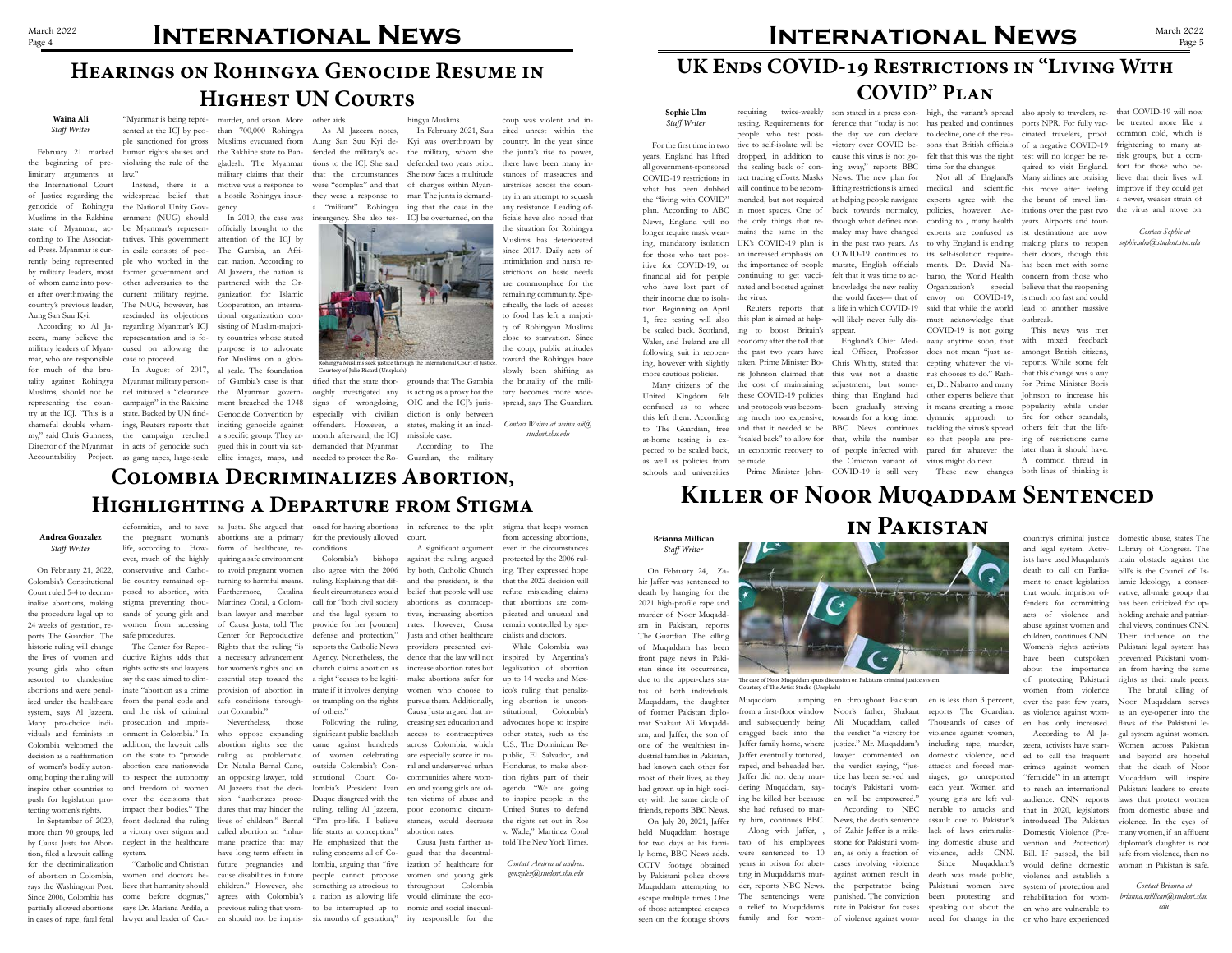## **Chatham House Marks International Women's Day with Climate Change Panel**

#### **Megan Gawron** *Managing Editor*

Chatham House, an

international affairs think tank, hosted a panel discussion on International Women's Day, March 8, 2022, called "Feminist Solutions to the Climate Crisis." The panel brought together Dr. Sherilyn Mac-place. Gregor of the University of Manchester, founder of EmpoderaClima Renata Koch Alvarenga, Executive Director of the Center for 21st Century Issues Titilope Ngozi Akosa, and Director of the WoMin African Alliance Samantha Hargreaves to discuss how climate solutions can be more intersectional. The panel was moderated by Nina Jeffs of Chatham House and included opportunities for questions from the audience.

Jeffs emphasized the global failure to include women in international climate decisions. Of the 140 delegates present at COP26 this past fall, only nine of them were women. Women are underrepresented at the highest

Prefacing the discussion, to fight the current stigmas To Alvarenga, womenand climate-related issues cannot be resolved until there is adequate education surrounding them. She is currently seeking to empower women to be a part of climate leadership, especially in the Global South, through discussion forums and online databases to amplify a feminist climate



something that Jeffs underscored as a "global assault on women's and girls' dignity." She went on to cite the World Economic Forum in explaining that the impact of COVID-19 has set women's rights back by a generation, diminishing the voices that were barely being heard in the first

Renata Koch Alvarenga spoke first, highlighting the need to understand the structure of patriarchal societies and how they cause women, especially in the Global South, to be disproportionately impacted by climate change. She founded EmpoderaClima or Empowered for Climate, to serve this educational purpose.

While Alvarenga was most concerned with education, Samantha Hargreaves chose to focus on the channels of persistence that enabled women to be disproportionately harmed by climate change. Her section of the panel featured criticism of capitalism—emphasizing that existing economic structures are patriarchal, racist, and classist in nature, sharing close similarities to the colonialism of the past.

levels of decision-making, approach to education. and environmental issues the explanation that wom-explained that these things

tertwined, a reality that demands intersectional solutions. Hargreaves underscored this need for intersectionality, questioning who carries the historical responsibility for climate change and suggesting that people work together to form a post-extractivist society. She was particularly interested both in enabling women to stand up for their communities by saying no to extractivism, but also in enabling them to say yes to climate solutions by bringing them to the table.

Jeffs reminded listen-in their own issues." Her ers that social, economic, section was defined by Titilope Ngozi Akosa supported Hargreaves' line of thought, explaining that "women are experts

group. Instead, women, both across and within countries, have vastly different backgrounds and experiences—all of which must be represented when making global climate defeminist climate approach, it is insufficient to just bring women to the table; women of all backgrounds must be included for intersectionality to truly exist.

en are not a homogenous both aid and destigmatize cisions. When discussing a lieves the world can move care work, which becomes increasingly important in the face of climate change and is currently devalued because it is feminized. By shifting stigmas through policies, MacGregor betoward a more equitable future.

Co-author of the Feminist Green New Deal for the UK, Dr. Sherilyn MacGregor wants to engage with environmental, women's, and social justice issues through policy and legislation. She explained that, currently, climate policy in the UK is incredibly techno- and economic-centric, failing to address intersectional concerns. Her co-authored work includes 11 recommendations for policy changes that could transform legislation as to not reaffirm the patriarchy. In the panel, she highlighted objectives such as investing in co-housing, infrastructure, and shorter workweeks. MacGregor

Panelists discuss problem-based solutions to climate change in the 21st **Century** 

Chatham House brought together scholars and advocates to acknowledge that, currently, the world is not doing enough to bring together gender and climate issues. The women represented at this panel all emphasized that attempting to move forward on climate change legislation without acknowledging patriarchal influences will only serve to worsen forces of oppression both domestically and internationally.

*Contact Megan at megan.gawron@student. shu.edu*

# **Alumni Interview: Emma Tobin**

## **Waina Ali** *Staff Writer*

On February 24, Rus- ed on the first day of lease." when the fighting end-

> Emma Tobin, a 2019 graduate of Seton Hall University's School of Diplomacy and International Relations, recently sat down with the Diplomatic Envoy to reflect on her experiences throughout her time at Seton Hall She worked on admisleading to her career aspi-sions panels where she rations now. Before her time at Seton Hall, Emma took a gap year to explore Thailand, Vietnam, Malaysia, and Morocco. Part of her desire for global experiences was due to her upbringing in Europe. One of her most influential experiences was in Morocco where she worked at a non-profit organization, where she worked on sanitation projects and women's empowerment projects. She also met a woman who became her mentor, though communicating was difficult because of the linguistic barrier between them. These inter-

On the EmpoderaClima are often intimately inwebsite, these databases are available in English, French, Portuguese, and Spanish—attempting to maximize the site's accessibility. Courtesy of Davi Mendes (Unsplash)

national experiences were incredibly beneficial for Emma leading up to her studies at Seton Hall University, she said.

students' futures. As a freshman, Emma had the opportunity of attending a counterterrorism briefing at the United States Military Academy in West

The opportunities Emma received through Seton Hall and the School of Diplomacy strengthened her professionalism and networking skills. interacted with various prospective students, where she felt fulfilled by the ability to impact and equality.

straint" on conflict around Ukraine's nuclear facilities is needed to maintain safe operations, according to CBS News. The 1986 disaster in Chernobyl led to at least 32 immediate deaths and around 11,000 cases of thyroid cancer in its aftermath. A nuclear disaster in the midst of the current armed conflict could have terrible consequences.

> helped strengthen her knowledge of the United States military's actions.

Volodymyr Zelensky tweeted on February 24 that the Ukrainian "defenders are giving their lives so that the tragedy of 1986 will not be repeated." He went on to say that the capture of Chernobyl was "a declaration of war against the whole of Europe."

> Point, New York, which Furthermore, Emma help encourage more con-

noticed the lack of discussion about violence against women occurring on college campuses. To

versation, Emma founded the KnowMore program, cating students about sex-Scholarship. She spent ual violence prevention. eight weeks in Morocco Her time with Know-where she was complete-More helped her develop ly immersed in the Arabic the skills needed to advo-language, which was especate for women's rights cially rewarding as it was

previously been backed by Iran, and the Iranian of front companies and with them in general. the poorest country of business with the group,

Emma also pursued a met her mentor. Emma Hall following her time in as the "most challenging the country where she

minor in Arabic at Seton described her experience

which is focused on edu-State Critical Language tion; each rejection of Oxford, writing her thesis her application taught with a focus on gender inher something new and equality, specifically on feeventually led to her suc-male genital circumcision cess. She advises students in Indonesia. She plans to to ensure their application reflects their genuine goals and ambitions.

Morocco, where she felt yet rewarding program" inspired to study the lan-as she worked to bridge guage because of the lan-the language barrier she guage barrier she experi-experienced before. Her enced while traveling. Her multiple tries applying persistent drive to learn for the Critical Language Arabic culminated in win-Scholarship taught her ning the Department of that rejection is redirec-

United Nations during her culturally specific solutime at Seton Hall. Her tions. Her gap year taught experience changed her her that these commuview of the international nities have the power to relations field by demon-heal when given the propstrating to her what a er tools to do so. Reflecttrue public servant looks ing on her time at Seton like: a "game-changer" Hall, Emma truly feels who weaves through the that the School of Diplocomplex issues they face. macy helped her to create Another major takeaway the tools she needed for from her U.N. internship success. She urges stuwas her discovery of the dents to remember their Truman Scholarship; potential and not lose foby becoming a Truman cus of their goals, no matscholar, Emma was able ter how distant they seem. to pursue the role of the diplomats she observed at the U.N., providing her the opportunity to pursue her passion for women's global equality and work towards her graduate degree at Oxford University in England.

Emma interned at the turn that knowledge into work towards an academic understanding of issues like this and eventually

As of now, Emma is at

*Contact Waina at waina.ali@student.shu. edu*



Courtesy of Seton Hall University

# March 2022 **INTERNATIONAL NEWS**

# **Russia Takes Chernobyl and Holds Staff Hostage as Radiation Levels Increase**

### **Kathryn Natale** *Staff Writer*

sian troops captured the the invasion, the power er plant and its exclusion control. The Associated area around the site of the 1986 Chernobyl di-Europe. The situation ported by CNN that soldiers were holding power Kyiv, which lies about plant staff hostage. On February 25, Reuters said that both the Ukrainian nuclear agency and interior ministry had reported increased radiation levels coming from the plant.

The capture of the plant was first announced by Ukrainian Prime Mininitially "no victims at the and greatly concerning," moment."

Chernobyl nuclear pow-plant was under Russian a Russian security source zone, the 30 kilometer Press reports that a senior Chernobyl was intended saster, reports Radio Free belief was that Russian the conflict, which is the escalated when it was re-nobyl and then move on ropean state since World American intelligence of-as a signal to NATO that ficial said the accepted they should not engage in forces would take Cher-"biggest attack on a Eusaid that the capture of

Chernobyl nuclear power House has said that the affect civilians living in ister Denys Shmygal. Ra-Press Secretary Jen Psaki ber of the Ukrainian Intedio Free Europe reports called the action "obvi-rior Ministry, warned that that he stated there were ously incredibly alarming the radiation could impact The Ukrainian Nation-ful and dangerous," as reinformation about the hostages still remains unknown, such as how many there are or what their damaged due to the fightnames are, but the White ing, they could seriously reports of their existence the surrounding area. Anare credible. White House ton Herashenko, a memcondemning it as "unlaw-

to the Ukrainian capital, War Two." Chernobyl.

80 miles to the south of saster at Chernobyl on CNN reports that were made to contain the After the nuclear di-April 26, 1986, attempts radiation that still leaked from the plant. If these containment facilities are Ukraine, Belarus, and other European countries.

al Guard met the Russian ported by CNN. She went Reuters reported on Feb-appears to be contained troops at Chernobyl, but on to say "[w]e condemn ruary 25 that the troop at the site, with neighborit and we request their re-activity at Chernobyl was ing Poland not detecting According to Reuters, sured radiation levels to borders. It is also possible already causing the mea-any increase within its increase up to 9.46 mi-that the increase in radisome places, which ex-the result of cyberattacks perts believe could be the targeting technology, says ation is inaccurate and is

cro-Sieverts per hour in

Compounding this, at risk, and the radiation el Mariano Grossi, has result of increased troop CRIIRAD, a Frenchand machine movement kicking up radioactive dust. The International Atomic Energy Agency RTE. says that this level does not put the general public al of the IAEA, Rafawatches nuclear radiation

based company that

around the world, reports

The Director Gener-

said that "maximum re-

Ukrainian President

*Contact Kathryn at kathryn. natale@student.shu.edu*

**US Launches Sanctions Against Houthi Financers**

## **Drew Starbuck** *Staff Writer*

On February 23, the United States took a major step in supporting allies Saudi Arabia and the United Arab Emirates by announcing sanctions against key members of an international financing network accused of diverting funds for Yemen's Houthi rebels, reports The military campaign against Independent. The sanc-the rebels in 2015 to keep tions were launched in re-a puppet Yemeni govsponse to recent conflict escalation by the Houthis, who have launched an increasing number of missile and drone strikes against Saudi Arabia and the UAE. As Reuters reports, this widespread financial network, run by Iran's Islamic Revolutionary Guard and a Houthi financer, has helped funnel tens of millions of dollars to the rebel group tions against the Saudi-led coalition government.

paign in Yemen against the Saudi government, its main regional rival. Voice of America reports that the rebel group seized control of the capital of Yemen, Sana'a, and most of the country's northern territory in 2014. In response, the Saudi government led a coalition in a ernment in place, which has seen limited success. The Houthi group has

to fund its military opera-batteries to protect against the targeted individuals The Houthis have work is reported to have and bar Americans from itarian crisis, including the Saudi government, new sanctions have been sition has shown the difinstead escalating their launched after extensive missile attacks against consultation and collab-American partners in the oration with the Unit-Gulf region. U.S. military ed States' regional Gulf forces in the UAE have partners. These sanctions launched Patriot missile will freeze all assets of airstrikes in response. or entities that are subject nomic sanctions also risk This financial net-to American jurisdiction worsening the humanused an intricate design conducting any business famine and cholera, in anyone involved in doing partment reports that the

resisted attempts by the Biden administration to coordinate peace negoti-tinues. The Treasury De-than the Gulf partners against implementing seations between them and

government continues to individual actors to ship support the group's cam-fuel and other petroleum to The Associated Press, situation which Al Jazeera products throughout the these sanctions installed Middle East and into Asia by the U.S. Treasury De-ganizations and human and Africa, Reuters con-partment were less severe rights groups to caution

However, according the Arabian Peninsula, a

had requested. This poficulties that the United States faces in imposing financial penalties and sanctions on the Houthis, who have immured themselves to Western financial networks. Eco-



reports has caused aid or-

vere sanctions against the Houthis. Many Democrats in Congress have expressed similar concerns.

Along with the sanctions, President Biden also expressed a willingness to redesignate the Houthis and their leaders officially as terrorists, which would ensure harsh U.S. government penalties for

reports Al Jazeera. Previ-

ously, the Trump administration had imposed the designation of "terrorist group" on the Houthis in his final days in office. The Biden administration lifted the designation to lessen the humanitarian crisis, but the recent attacks have caused the move to be reconsidered. The Associated Press reports that reinstating the designation is supported by Saudi Arabia and the UAE, along with some American and Yemeni politicians, as they believe the designation could deter the Houthis from further attacks and pressure them into negotiations. The consequences of the decision that the Biden administration chooses to make will likely have major repercussions upon the situation in Yemen.

*Contact Drew at drew.starbuck@student.shu.edu*

Reported increases in radiation levels place international agencies on high alert. Courtesy of Vladyslav Cherkasenko (Unsplash)

President Biden imposes sanctions as Houthi rebels refuse to negotiate with Saudi Arabia. Courtesy of Werner Bayer (Flickr)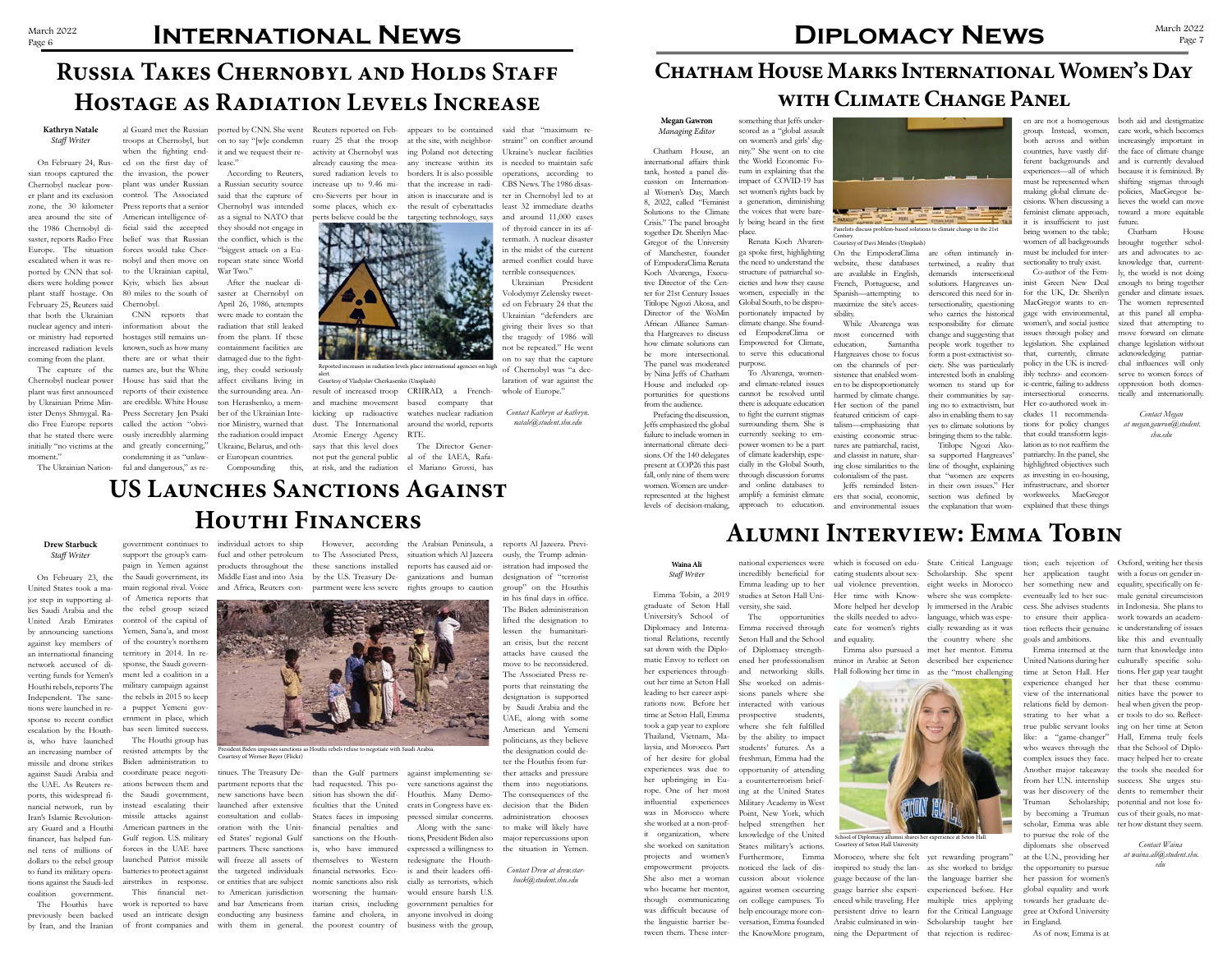#### **Madeline Field** *Staff Writer*

Ukrainians have

mounted a "stiffer-than-expected" military and civil resistance since Russian troops invaded the country in late February, the New York Times reports.

son. The 40-mile-long presence throughout the ing been united in the an-union treaty with Russia while Ukrainians should reassuringly strong in- itself as a staging ground was ousted from power ti-Russian sentiments is ternational and domestic for Russian troops, hav-after signing an economic unsurprising. However, Russia wants to "destroy natural- rather, it is the re-nic Russians from nation-the situation—that sheer Ukraine, and in particular its eastern Crimean, Donetsk, Donbass, and Luhansk regions, is per-en drastically since the 20% of a rapidly-aging haps the most ethnically, historically, religiously, Yanukovych, a pro-Rusand culturally similar to Russia besides Belarus, which has volunteered Donetsk. Yanukovych increasingly popular ancient Kyivan Rus empire. in 2013 in lieu of closer be immensely proud of Yet, The Conversations ties with the European their successful resistance writes, Ukraine's ethnic Union. Putin, under the thus far, the West cansimilarity to Russia is not guise of protecting eth- not ignore the reality of

The Ukrainian military, one of Europe's largest with over 370,000 active and reserve troops, has spent billions training its soldiers to counter lace. Russian offenses in the aftermath of the annexation of Crimea in 2014. Thus far, it appears that their efforts have paid off - Russia, despite its military and economic advantages, has managed to capture only one major city in 10 days, the southern city of Kher-Russian column of tanks and troops expected to of days has slowed to a crawl thanks to relentless

cording to the National Interest, the country's air defense system has managed to limit Russia's air operations.

Many female or elderly Ukrainians, unable to take up arms or flee, have taken to the streets in public protest against their occupiers. Demonstrations in several major cities have become violent but served as a rallying point for a determined popu-

reach Kyiv in a matter even when warned by President Volodymyr Zelensky has been largely responsible for strengthening Ukrainian resolve despite increasingly common shelling and violence by Russian troops. Zelensky, the Stars and Stripes writes, has maintained a conflict and has continued to speak publicly, American officials that

state" and install a puppet press Ukrainian cultural annexed Crimea in 2014. government.

Russian President Vladimir Putin has had his eye on Ukraine since his election to office in 2000. Putin's decades-long approach to foreign policy has promoted above all a "Russian World," in which ethnically and linguistically Russian states, supposedly incorrectly divided in nation-state paradigms by Westerners, become "one people."

by Ukrainian troops. Ac-destroying the head of by Russian elites to sup-Yanukovych's decision,

anti-tank bombardment Ukraine politically by sult of a concerted effort wide protests sparked by power-of-will cannot de-The Conversation reports that public opinion of Russia has fall-2010 election of Viktor population's vote. sian politician from the now-separatist region of Russian invasion amid

independence reaching back to the 18th century.

As a result, many Russians refer to Ukraine as Malorossiya, or Litgrowing majority of the Ukrainian population, particularly youth who have grown up in a sovereign nation their whole life, see Russia as an imannexing the whole country.

tle Russia. However, a Ukrainian government perialist foe hellbent on and propaganda, accord-Since then, Ukraine has outright rejected traditional Russian propaganda, entertainment, and employment. The passed a series of laws in 2015 aimed at "decommunizing" society and the government, resulting in a "wholesale rejection of Soviet symbolism" ing to the Atlantic Council. The approach has resulted in a crumbling of Moscow-backed political parties, which garner only

Jazeera, this move was tional transaction system doubled its interest rate to reports that this move coupled with sweeping used by banks. The move 20 percent to strengthen was possible because the sanctions from the Euro- was meant to restrict the declining value of the U.S. imports only about There are already signs that the sanctions are beginning to take hold. The oil, gas, and other energy. Russian central bank has

A strong Ukrainian resistance against the

feat a sophisticated air and ground campaign unafraid of inflicting civilian casualties. Ukraine, without further diplomatic and military assistance, is in real danger of falling.

*Contact Madeline at madeline.field@student.shu. edu*

# **Ukrainian Resistance**

### **Joshua Powanda** *Staff Writer*

Although the United States and its European allies have so far avoided direct military contact with the Russian armed forces, they have engaged in a different kind of warfare. Economic warfare has been employed to deter further Russian aggression in Ukraine and punish the regime for its illegal territorial expansion.

The EU unanimous-announced it would be which has been criticized during the Syrian refugee on March 3. It was de-pays 350 pounds (\$456) more, UK citizens have fencing, and closed their still prevalent in the EU's On Sunday, March 13, Nationality and Borders very early on, says the Asthe British government Bill through Parliament, sociated Press. However, starting a program called by many human rights crisis, Prime Minister Vic-"Homes for Ukraine" groups as a legal assault on tor Orban legalized pushwherein the government refugee rights. Further- backs, put up razor wire

> Following the various phases of the Russian invasion, the international community has imposed substantial short-term and long-term sanctions. Al Jazeera explains the first measures came swiftly after President Vladimir Putin announced the independence of Ukraine's breakaway Donetsk and Luhansk regions and deployed Russian forces to the territories.

Western countries and other allies throughout the world introduced sanctions against several Russian banks, oligarchs, and other wealthy individuals. Additionally,

Stream 2 gas pipeline project, a major blow to Russian energy output and revenue.

Although these initial measures inflicted a significant dent on the Russian economy, the real damage came after Putin launched an all-out assault on the entire Ukrainian homeland. In the days following the full-scale invasion, President Biden tral bank assets in the U.S. This would prevent Putin from using foreign reserves to counter economic downfall and continue to finance the war.

Germany halted the Nord Foreign Minister Sergei Commission, France, Lavrov and several Rus-Germany, Italy, the Unitsian oligarchs. The direct ed Kingdom, and Cantargeting of Putin and his inner circle is something the West has previously only done on a limited scale.

CNN reports that the Biden Administration also sanctioned several more Russian banks, as well as Russia's technology and aerospace sectors. These restrictions highlight the long-term consequences of the sanctions as the U.S. seeks to prevent Moscow's ability to modernize technology and weapons industries.

Additionally, the U.S. blacklisted Vladimir Putin himself, along with

freezing all Russian cen-has also joined in sanc-transactions. ditional report from Al a Belgian-based internapean Union, Japan, Aus-those banks' ability to ruble. tralia, New Zealand, and move money around the tioning Russia, which notable because of the country's past neutrality in European conflicts.

According to an ad-communication (SWIFT), ada announced that they would expel certain Russian banks from the Society for Worldwide Interbank Financial Tele-

In coordination with

the U.S., the European CFR, the likely result of Experts say the slew of sanctions imposed on Russia will have serious short and long-term consequences. According to

announced the U.S. was South Korea. Switzerland world and slow Russian many of these measures strikingly different from While European countries have pledged to gradually phase out Russian energy from their economies, the United States has taken unilateral action to immediately ban all imports of Russian The Wall Street Journal 8% of its oil and gas from Russia, a reality that is

Analysts in the West es war brings about until the country altogether, consider the man in the they can no longer due to risking the prejudice of

this coordinated economic warfare is "widespread economic pain in Russia, including rapid inflation and a further decline of living standards."

The reasoning behind is to put enough pressure Europe. on the Russian President force a behavior change. place. Not only has Putin however, it seems Vladliving under sanctions— to carry out his territorilarge amounts of revenue to the Russian econofrom its crucial energy exports.

Russian natural gas, oil, and coal as a primary energy source means that it is difficult to completely ban such imports. Reuters reports that the EU imports up to 40% of its natural gas from Russia.

and the country's elites to what economic move the Despite this, such a will make next. Up to change will likely not take this point in the conflict, become accustomed to imir Putin is determined albeit not to this degree— al expansionist goals in Russia is still receiving Ukraine, despite the cost Europe's reliance on who are perhaps pay-It remains to be seen Biden Administration my and the livelihoods of the Russian people, ing the greatest price for their president's tyranny.

> *Contact Joshua at joshua.powanda@student. shu.edu*

# **Global Sanctions**

### **Elsie Tierney** *Staff Writer*

Since Russia invaded Ukraine on February 24, an estimated 3.1 million Ukrainians have fled the country, reported by the Brookings Institution as of March 18. It is currently estimated that the number may reach 4 million if Russia's military offensive continues at its current the incoming group of rate.

has acted quickly to ac-not every other region commodate the influx of refugees, specifically countries bordering Ukraine done next to nothing to including Poland, Hungary, and Romania. Poland and Romania prepared reception facilities with capacities of up to 1 million people each before the war even broke out, according to the International Centre for Migration Policy Development.

ly enacted the never-before-used Temporary Protection Directive (TPD)

The European Union has adopted this policy, the EU and openness to refugees. While the EU has been as welcoming. The United Kingdom has help Ukrainians fleeing their country, reports Al Jazeera. However, while the UK stated that it will not be offering refugee Over 3.1 million refugees have fled the war in Ukraine. status to Ukrainians, it will Courtesy of President Of Ukraine (Flickr). try to speed up family unification.

tus in the EU. It also allows Ukrainians to move with no family ties. through the EU, unlike national temporary status.

veloped in 2001 after the a month to individuals been able to enter Ukraine border with Serbia. Yugoslav Wars during the or charities who host an without visas since 2005, 1990s and allows for a spe-uncapped number of cific, clearly defined group Ukrainian nationals for fleeing a conflict to receive at least six months. This a collective protection sta-program is aimed at those larly has a long history of trying to enter the UK opposition to immigration

TPD acts as a symbol ordinary. The Conser-its borders to all refugees of political unity across vative party-led govern-fleeing Ukraine, including This response from the UK isn't out of the Africa, and Asia, opened



ment is trying to pass the third-country nationals

been reciprocated.

Hungary, which simi-

with refusal to accept refugees from the Middle East,

there are large Ukrainian diasporas in many countries in Eastern Europe. Many countries in the region similarly know the experience of living under

yet that policy has never motivations for Eastern There are some clear Europe to be more open in the current refugee crisis. For example, Ukraine is a Ukraine. neighboring country and Temporary Protection Directive: it doesn't clarify if it will protect Ukrainian nationals who are refugees or any refugees fleeing In addition, many ref-

Soviet aggression.

The crisis has also ignited debates about the racial part of the EU's response to this refugee crisis vs. the Syrian refugee crisis. Currently, in Ukraine, numerous students from Africa and India have gotten stuck in the country. However, at the borders, buses taking people to safety have only been prioritizing Ukrainian nationals, reports CNN. There have also been accusations of violence against these students at the borders by Ukrainian or other local

police and military.

These issues are also

ugee crises start with an overwhelmingly positive attitude and support from the public. However, this typically fades over time as governments and citizens try to integrate into their new homes. The second stage of the TPD, where refugees are spread out around the EU into volunteering host countries, may never come to pass because

of bureaucratic barriers.

*Contact Elsie at elsie.tierney@ student.shu.edu*

# **Ukrainian Refugees**

# March 2022<br>Page 8 **FOCUS ON**

#### **Christopher Benítez Cuartas** *Staff Writer*

Russian President Vladimir Putin is invading Ukraine. As illogical as the move seems from the perspective of internal politics, the Kremlin's foreign policy is an attempt at bringing back the olden days of Soviet nationalist sentiment.

wars to boost popularity. During the Chechen Wars in the late 1990s and early 2000s, Putin gained pop-

popularity boost and the fact that the Chechen independence movement had a history of terrorism in Russia. In 2008, the Russo-Georgian War managed to further raise Putin's approval rate to 88 percent despite a bleak background in finances The New York Times. the invasion. The first of and military.

by Putin of declaring sians protested the jailing perialist moves by the The Guardian. As the war opposition-lined Echo stead watch on television

ularity due to a combina-and two decades of rule has ever known in their fall of the Soviet Union, of March 11. The imtion of a wartime leader by the same man has lifetime—declare the "de-according to CNBC. Al started getting under the nazification" of neigh- Jazeera reports that the on social media mostly skin of a new generation boring Ukraine as they

change.

of opposition leader Alex-Kremlin. Today, they iney Navalny, the sanctions previously put on Russia as their president—the have not gone anywhere, only leader their country

Kremlin as eager to re-censorship. construct the glory of

of Russians eager for turn on social media and see the devastating imag-

the Soviet Union, says bilized in the wake of However, many Rus-these happened at Push-Massive protests moprotesters received much praise from foreigners on social media, as well as foreign dignitaries. Zelensky, who had called them into the streets in the first place, publicly thanked them, stating that "we see you. It means that you heard us," says CBS News.

The invasion of very different, however. people, have protested on February 24, leading manner, with one promi-conflict, and particularly Ukraine follows a trend Just a year before, Rus- what is being called im- to 1,702 arrests, reports nent first victim being the the slogan "death to the The world in 2022 is sians, including young kin Square in Moscow ship in the traditional in Ukraine raged on, the of Moscow radio station. long lines outside banks report from the Guard-Russian authorities have dished out censor-The station went off the to The New York Times. Meanwhile, Russian pubopposite, though much editor Marina Ovsyanscreen and held a sign

The flip side to all of this is the fall of the Russian economy's access to the outside world. The ruble's devaluation caused to form, reminding some ian. in the older generation of the drama in the im-

situation has become so unbearable for some Russians that they are leaving the people in their destinations—the Baltic states, Georgia, and Turkey.

mediate aftermath of the blocked on YouTube as  $M$  a d e - f o r - e x p o r t state media RT has been

## air on March 3, according lic media has been the noticeable in its propagandistic aims. The subtext became text in this scenario as Channel One nikova broke onto the while unexpectedly proclaiming "They're lying to you," says an additional *christopher.bentezcuartas@*

# **THE INVASION OF UKRAINE** MARCH AND MARCH 2022

pact the conflict has had

revolves around Meta (formerly Facebook) and its presence in Russia as well as its users worldwide who give opinions on the topic. Gizmodo reports that Instagram was officially banned after Meta allowed for the glorification of violence in the context of the

Russian invaders" used by Ukrainian nationalists.

*Contact Christopher at*

*student.shu.edu*

# **Inside Russia**



Russian President Vladimir Putin has justified the war as a battle against Nazism. Courtesy of haberlernet NET (Flickr)



Western countries have placed heavy economic sanctions on Russia. Courtesy of Mathias P.R. Reding (Unsplash)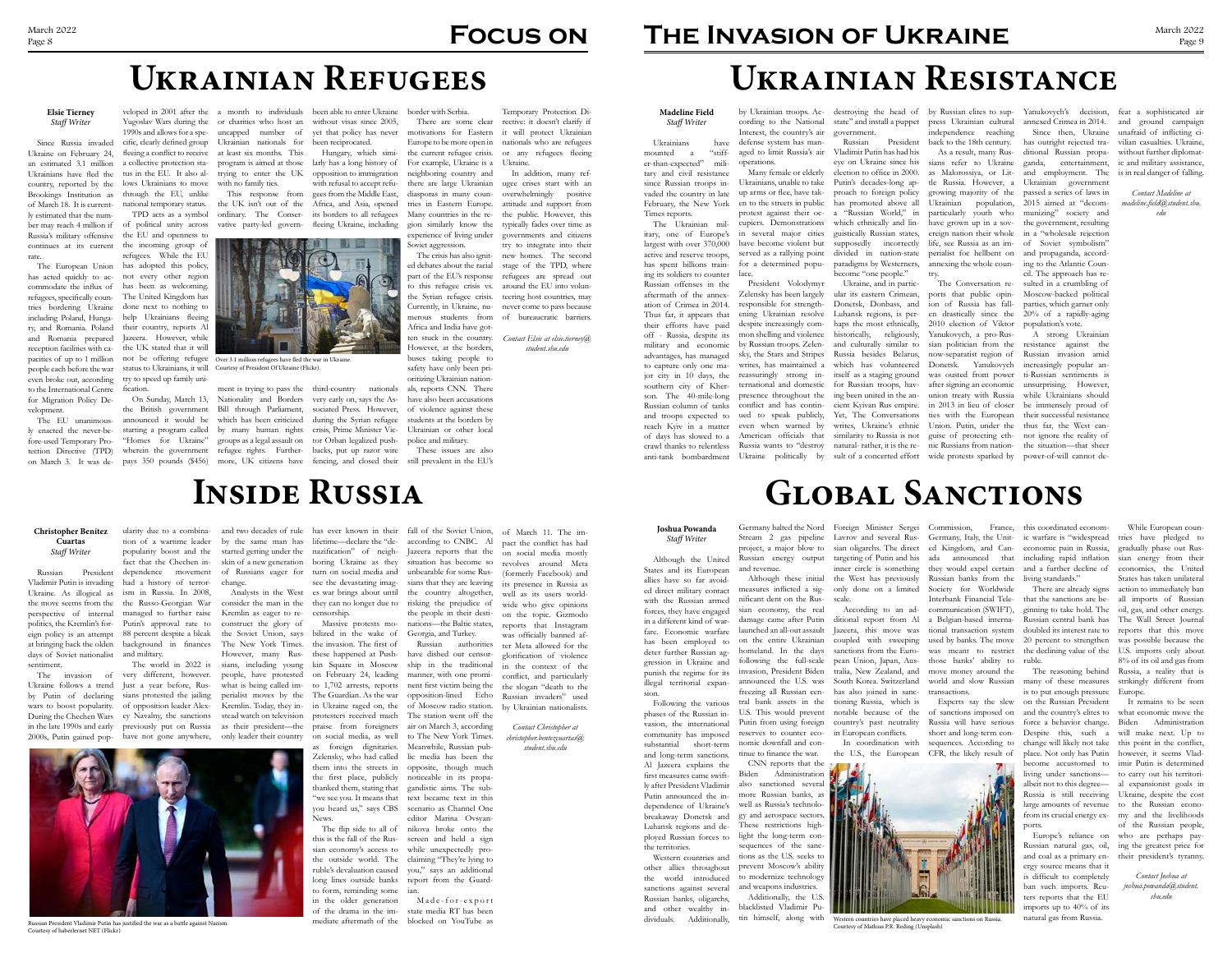# March 2022<br>Page 10 **OPINION**

### **Chimdi Chukwukere** *Staff Writer*

Considering the strategic and symbolic significance of Taiwan to the People's Republic of China, several experts have argued that China's invasion are in direct contradiction chant for 'dramatic' policy tions explains. However, mises as needed. this is not entirely true.

en that Russia's actions years shown such pen- to occur? foreign policy tenet of the decision to eliminate Olympics, China and Rus- that in the case of an invanon-interference. Some a two-term presidential sia announced a renewed sion, the U.S. would not be experts are of the view limit and allow Xi to re- partnership, in which willing to provide military that by providing support main in power when his both parties declared that support to the Taiwanese be considered an impossito Russia, China has been second term ends in 2023. "friendship between the people. caught up in some kind If supporting Russia en-two States has no limits, of difficult "unexpected" sures that China achieves there are no 'forbidden' China launching a war the Chinese state. As highback to hurt its interests with Taiwan, the govern-China's support of Rus-pert Alexis Turek stated, the recent Russian inva-

a century centered its for- of Taiwan, PLA experts military support if they ple military capacity, Tai- Advisor Jake Sullivan reing national independence about 5-6 years away from at any time. China would of semiconductors and interview, the special ar-

to China's century-long shifts, particularly seen in the wake of the Winter current evidence suggests ture. Given the symbolic terrain that might come its goal of reunification areas of cooperation." on Taiwan, Chinese ex-lighted by The Guardian, regarding Taiwan, The ment might just be willing sia's military action in "Taiwan being an island sion of Ukraine has sent Council on Foreign Rela-to make as many compro-Ukraine should not come with difficult terrain, that shock waves around the True, China has for over tial for Chinese invasion na is guaranteed Russian for China. Beyond sim-as U.S. National Security eign policy on safeguard-estimate that China is were to invade Taiwan wan is a major supplier cently highlighted in an Regarding the poten-solidarity established, Chi-very logistically difficult felt in Taiwan. However, as a surprise. With such would make the invasion globe, being most notably On the possibility of an irrational decision by zone activities is always possible in the near fuimportance of Taiwan to Chinese nationalist ideology, invasion should not bility, even if it would be

of the island is a matter a goal that trumps the war take? And can Taiwan fears of the West regard-is difficult to predict." of when and not if. Many state's supposed commit-expect a strong defense ing the current Ukrainian have questioned Chinese ment to its five principles response from its allies, crisis is that any military simulation by CSIS, al- the island, might con-President Xi Jinping's de- of peaceful co-existence. mainly the United States, assistance to Ukraine may though invasion seems tinue to keep Taiwan cision to support Russia's The Chinese Commu-the QUAD alliance, and result to a nuclear conflict. unlikely right now, an in-safe. But for how long? invasion of Ukraine, giv-nist Party has in recent Europe if such a war were Such fear will still exist crease in Chinese grey and state sovereignty. Also possessing the military likely not be afraid of thus key to world supply true is the fact that Chi-capacity to successfully U.S. deterrence because chains, …. Were China to United States and Taina's support for Russia's invade Taiwan. However, in such a scenario, it now invade Taiwan that would wan is one major factor invasion betrays this goal. the feasibility of such a possesses a nuclear-armed certainly garner some sort that distinguishes it from What is not being con- military campaign remains ally. China's cooperation of backlash from the U.S., the situation in Ukraine. sidered is Xi Jinping's de- in question. Can China with North Korea also and very possibly Japan, Although currently unsire and commitment to successfully wage a war implies the potential sup- the Quad countries, and known, the uncertainty achieve a great Chinese re- of attrition on Taiwan? port from another nuclear the EU, though of course of a military response naissance & reunification, What nature will such a rogue state. One of the any exact retaliation tactic from the United States,

## WITH THE WORLD WATCHING, COULD **Taiwan Be at Risk?**

Reuters reports that in vade Taiwan, and as such, should China actually inAs shown in a recent military campaign against rangement between the should China launch a

> *Contact Chimdi at chimdi.chukwukere@student. shu.edu*

## **As the Global West Prepares to Relax COVID Restrictions, Is It Doing Enough to Combat Vaccine Inequality across Africa?**

## **Katherine Dorrer** *Communications Liaison*

It has been two years since the World Health Organization's designation of nation against COVID-19 the COVID-19 outbreak as a are still low across Africa, pandemic. Since then, there with just under 13 percent have been 452,201,564 con-of the continent's total firmed cases of COVID-19, population receiving both along with 6,029,852 related doses. While a number deaths worldwide, reports of African countries tout WHO. As the Center for vaccination rates near 90 Disease Control and Prevention and local govern-rundi, Chad, and the ments relax COVID-19 re-Democratic Republic of strictions within the United the Congo have had less States, the pandemic is still raging in developing na-population immunized. tions, as both their econ-As Our World in Data omy and national morale shows however, western struggle to regain normalcy. The COVID-19 pandem-nation rates in the mid-70 ic has unfortunately high-to 80 percent, furthering lighted the growing global divide in the distribution of exposing vaccine inequality is a limited supply of vacacross Africa.

authoritarian countries, stan against the Taliban also shown how sanctions oil exports to Japan made largely adopted sanctions did little to curb Saddam use has sometimes exacand an alternative to mil-cording to The Guardian. than prevent them. Acitary conflict, which they the "maximum pressure" campaign the president with many people includ-

The CDC reports ca and given the various zero administered vaccine doses registered in the African Centres for Disease Control and Prevention database. Rates of vaccipercent, states like Buthan 1 percent of their nations are seeing vacciemphasizing the divide in access to life saving medcines throughout Afri-



that there have been subregions and demo-

vaccine doses, particularly ical resources. Since there leaders have further urged technology network. 695,483,935 total vaccine graphic structures of the plained that "fostering of people have received cally developing nations doses delivered within the continent, the challenges local vaccine manufactur-their full doses against United States. However, of administering vaccines ing capacity throughout the virus, along with a rates within much of Africa are plentiful. In order to the globe, supplemented booster vaccine. Though still sit substantially lower. guarantee equitable ac-by temporary intellectu-this seems to be remark-The East African nation of cess across the globe, al property waivers for able progress, it is also Eritrea has yet to start vac- high income states must COVID-19 tools, will help indicative of inequitable ry for COVID will look cinating its population, with recognize their harmful bring this pandemic to an distribution. As concerns like in the coming years, gence of new variants the ACT African Vaccine of COVID-19, such the Omicron variant, world the need for vaccine equality across the globe. 2022, within the long WHO Chief Tedros Ad-two-year battle against hanom Ghebreyesus ex-the pandemic, millions

U.S. policymakers have was "worth paying", yet more than a century, their as an economic weapon Hussein's behavior, ac-erbated conflicts rather bright famously claimed tions has occurred for basic goods will become I. While the policy was impacts on civilians. If companies are abondon-Germany were perceived While the use of sanc-

practice of purchasing more vaccines than their er," as reported in a press population is in need of, a by-product of economically-dominant countries' immediate access to vaccines and their related the WHO's goal target of material.

Given the emer-nation rate, help funding end and keep us all safconference by the United Nations. Dr. Ghebreyesus asked the world to take on three challenges: support a 70 percent global vacci-Acquisition Trust, and support for the vaccine

Three months into

lead to the deaths of 260 Joe Biden have acceler-allegations of apartheid rusalem, and even with the head of this commis-rights are, that must be Palestinians as well as 14 ated, according to The in Israel; however, she has the recognized pre-1967 sion has already publicly approached with the utsche Welle. Some have Palestinians have been topic. The Israeli ambassa-continues. The Biden Ad-Based on this fact alone, it claimed that this special displaced and over 1,000 dor to the UN, Mierav Ei-ministration has formally is very easy to see why the natory against Israel. The ian property have been her concern that Israel will and voted to entirely de-of treating Israel unfairly. UN International Con-recorded. Israeli defense not receive "reasonable, fund it in December 2021. In conjunction with the vention on the Suppres- forces have also conduct- equitable and non-dis- It is important to note that concerns brought up by

rise regarding access to but we know that HIV ing nations, the issue has drawn comparisons to the HIV/AIDS epidemic in Africa, once again bringing forward the long history of healthcare inequality on the continent. Reported by the Joint

United Nations Programme on HIV/AIDS, "Between 1997 and 2006, UNAIDS estimates that 12 million Africans died because the medicines were priced out of their and distribution of dosreach by pharmaceutical monopolies and the greed of profit versus public good," stated by Executive Director of UNAIDS Winnie Byanyima.

> man acts resulting from human rights groups have cooperate in any investi- many war crimes commitlabeled the Israeli state as gations an apartheid country.

vaccines and related tech-has been with us for 40 nologies in these develop-years [and] has killed almost 37 million people… But we should be mindful of what COVID can do to erode the significant progress that we have made in achieving remarkable progress in controlling HIV/AIDS over the years," to The World.

The global community has seemingly not learned from the HIV epidemic, and continues to allow high income nations to hoard vaccine stock, leaving economito scavenge for low-quantity high priced vaccines. The Director of ACDCP expressed how, "we don't know what the trajecto-

> sion and Punishment of ed assassination attempts criminatory treatment" by while the U.S. condemns Congress, that fact bethe Crime of Apartheid in the West Bank against this commission. Israel is the current commission comes even more clear. defines apartheid as "a powerful Palestinian polit-firmly against this com-of investigation into the crime against humanity" ical leaders, a major reason mission and has stated Israeli government, the continue their investigawhy many international that it does not intend to U.S. has not dismissed the ted by Israel against its

In order to combat this vaccine inequality across Africa, vaccine manufacturers must first prioritize the creation es to COVAX and countries in need, in order to have an even distribution across the globe. Additionally, to have the support from the G7 nations alongside WHO Chief Ghebreyesus. There is no question that the path to fair vaccine distribution and equity across Africa must include a clear and comprehensive plan to supply the continent

with its necessary doses.

*Contact Katherine at katherine.dorrer@student. shu.edu*

### **Hamzah Khan** *Associate Editor*

The U.S. raised up tive that they reassign the If the UN wishes to tions into these allegations of apartheid, they must revise their current plan. First, it is impera-

As the world watched in horror while Vladimir Putin launched his illegal and indefensible invasion of Ukraine, many immediately called for the harshest sanctions possible to be imposed on Putin's regime. The United States and its allies showed remarkable unity in implementing comprehensive sanctions targeting key sectors of the Russian economy. According to Vox, the U.S. and Europe immediately sanctioned Putin and other Russian oligarchs by freezing their assets and confiscating properties belonging to individuals close to the Russian government.

The global community also removed Russian banks from the SWIFT banking communication system, a huge blow to the Russian financial sector, and the U.S. announced that it would

fallen to its lowest point ever, along with nearly \$1 trillion worth of Russian assets; as a result the Russian economy is expected to contract 35 percent in the second quarter of 2022, reports Reuters.

The goal of these sanctions, according to the Biden administration, is to "impose severe costs

ports. The Russian central pacts on civilian popula-more Afghans than the side Russia. USA Today bank was sanctioned as tions within those coun- 20-year war that ended reports that Russia is also well, the first sanctioning of a a G-20 bank. The ban on Russian oil coupled with Germany's U.S. has imposed severe sanctions were notorious the world's supply, and cancellation of the Nord Stream 2 Pipeline are especially punishing to the petrostate's economy and will have significant implications on global energy prices. The ruble has years and yielded pitiful Cato Institute.

on the Russian economy,"

according to NBC News. But will these punishing sanctions really change Putin's behavior? Recent history shows that American sanctions have not been effective at changing the behavior of certain

ban all Russian energy im-but have had horrific im-government could kill are impacting people out-attacking Pearl Harbor can use to coerce lower comprehensive sanctions icy, economic sanctions alternative to war. Replacincome countries. Under imposed on Russia may were largely the policy the Trump Administra-have similar effects on of choice adopted by the tion, Iran continued to the Russian people. Infla- League of Nations after enrich uranium despite tion is skyrocketing and the horrors of World War championed. The real ef-age Russians as the ruble terring smaller countries fect on the Iranian people continues to drop, reports from going to war, sancing cancer patients un-ing Russia in droves, leav-as acts of war and incenable to access life saving ing many Russians unem-tivized the fascist states to medications, according ployed as their economy rapidly begin expanding to Human Rights Watch. is on the verge of col-to lessen the effective-The sanctions current-lapse. Soaring gas prices ness of sanctions. Likely imposed on Afghani-around the world have wise, U.S. sanctions on more expensive for aver-initially successful at de-

tries. While the scale of last August, according to one of the world's largis unprecedented, the Policy and Research. U.S. making up 17 percent of North Korea Iran, Syria, half a million Iraqi chil-could cause food shortagand Venezuela in recent dren in the '90s as well, results, according to the of State Madeline Ala price which Secretary in Russia.

the sanctions on Russia the Center for Economic est exporters of wheat, sanctions on Afghanistan, for possibly killing nearly sanctions on this industry es around the world and

## **Sanctions May Not Stop Putin, But They Will Certainly Hurt the Russian People**

was quite dire, however, BBC News. American tions against Italy and be Putin, but the millions Likewise, the severe cording to Foreign Pol-lations are not a humane Similarly, experts like International Relations scholar Paul Poast believe that sanctions on Russia will not stop Putin and may risk further antagonizing him. Previous sanctions on Putin did not stop him in 2014 and the sanctions being imposed today may be perceived as an act of war. Comprehensive sanctions that target civilian popuing bullets and bombs with blockades and banking sanctions can have the same, or arguably worse, the only purpose of these sanctions is to bring Russia to its knees, it will not of Russians who did not choose this war bearing the consequences.

seem like a rational strategy.

*Contact Hamzah at hamzah.khan@student. shu.edu*

## **Is Israel Being Unfairly Targeted by the UN Human Rights Council?**

*Staff Writer*

**Anna Thibodeau** The United Nations Human Rights Council (UNHRC) recently creat-

## ed a special commission of inquiry to investigate allegations of crimes of apartheid committed by the Israeli government against Palestinians. The fact-finding mission is being used to respond to allegations of serious violations of international ternational human rights law by Israel, according to

the UNHRC. The inquiry was initiated following an 11 day conflict between Israeli military forces and Palestinian nationalist troops, known as Hamas, in the Gaza strip, which people within the state of Israel, according to Deutcommission is discrimi-

## **OPINION** March 2022

and asserts that "inhuthe policies and practices of apartheid and similar policies and practices of racial segregation and discrimination,… are crimes peace and security."

humanitarian law and in-and constituting a seri-accusations against Isra-sion reflects a "continued commission really have of using this tactic and violating the principles of Human Rights Watch, and calling Biden to end the sidered by many of the equipped to maintain an international law, in par-B'Tselem have all accused UN commission investi-other countries and en-unbiased view of Israel ticular the purposes and Israel of apartheid with- gating Israel, according tities which are accusing during the investigations. principles of the Charter in the last year. Joining to Middle East Eye, be- or investigating Israel of Secondly, they need to of the United Nations, these groups in leveling lieving that this commis-apartheid. Should this consider the ramifications ous threat to international el include South African broader bias against Isra-the ability to probe Israel either revise their current Israel and Palestine compared Israeli policies gress also stressed that the ticularly if this investiga-ate a new one which will have a long history of ten-to the former system of commission would allow tion will set a dangerous take into consideration sion and mutual aggressive apartheid in South Africa, for probes into "an alle-precedent for the future? the precedent being esaction. However, the rates reports Deutsche Welle. gations against Israel in The commission of inqui- tablished by investigating of Israel's destruction of Pillay is the head of the the past or in the future, ry, according to Deutsche the government. This is Palestinian property since special commission of the whether in the West Bank Welle, is the strongest tool a delicate topic, like so the election of President UNHRC for investigating or Gaza or in all of Je-the UNHRC has. Further, many issues on human Intercept. Since Biden's admitted that she is unable borders of the state of stated that she is biased most caution by the UN. inauguration, over 1,300 to act unbiased on this Israel," Middle East Eye against the state of Israel. demolitions of Palestin-lon Shahar, has expressed opposed the commission UNHRC is being accused that advocacy groups such sent letters to Secretary valid concerns that are roles on the commission as Amnesty International, of State Anthony Blinken not being seriously con-to delegates that are more judge Navi Pillay, who has el." The members of Con-on these allegations, par-investigation plan or cre-

The Guardian reports of the U.S. Congress have More than 40 members Palestinian citizens.

*Contact Anna at anna.thibodeau@student. shu.edu*

Low vaccination rates in Africa raises questions regarding unequal distribution. Courtesy of Ed Us (Unsplash)